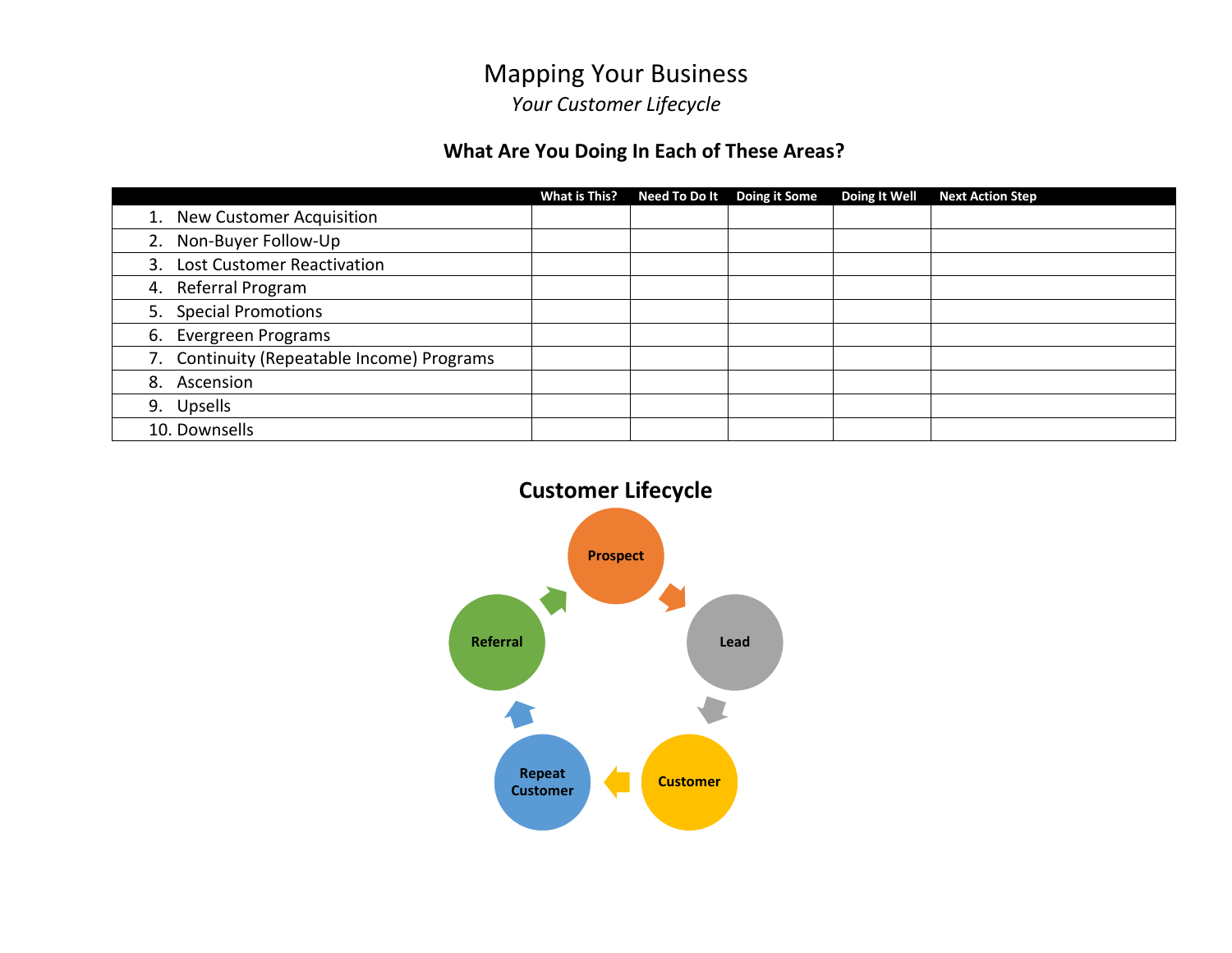# Mapping Your Business

*Your Customer Lifecycle*

### **What Am I Doing Now?**

| <b>Attract New</b><br><b>Prospects</b> | Capture<br><b>Leads</b> | <b>Nurture</b><br><b>Prospects</b> | <b>Convert</b><br><b>Sales</b> | <b>Deliver &amp; Satisfy</b><br><b>Customers</b> | <b>Ascend &amp; Retain</b><br><b>Customers</b> | Get<br><b>Referrals</b> |
|----------------------------------------|-------------------------|------------------------------------|--------------------------------|--------------------------------------------------|------------------------------------------------|-------------------------|
|                                        |                         |                                    |                                |                                                  |                                                |                         |
|                                        |                         |                                    |                                |                                                  |                                                |                         |
|                                        |                         |                                    |                                |                                                  |                                                |                         |
|                                        |                         |                                    |                                |                                                  |                                                |                         |
|                                        |                         |                                    |                                |                                                  |                                                |                         |
|                                        |                         |                                    |                                |                                                  |                                                |                         |
|                                        |                         |                                    |                                |                                                  |                                                |                         |
|                                        |                         |                                    |                                |                                                  |                                                |                         |
|                                        |                         |                                    |                                |                                                  |                                                |                         |
|                                        |                         |                                    |                                |                                                  |                                                |                         |
|                                        |                         |                                    |                                |                                                  |                                                |                         |
|                                        |                         |                                    |                                |                                                  |                                                |                         |
|                                        |                         |                                    |                                |                                                  |                                                |                         |
|                                        |                         |                                    |                                |                                                  |                                                |                         |
|                                        |                         |                                    |                                |                                                  |                                                |                         |
|                                        |                         |                                    |                                |                                                  |                                                |                         |
|                                        |                         |                                    |                                |                                                  |                                                |                         |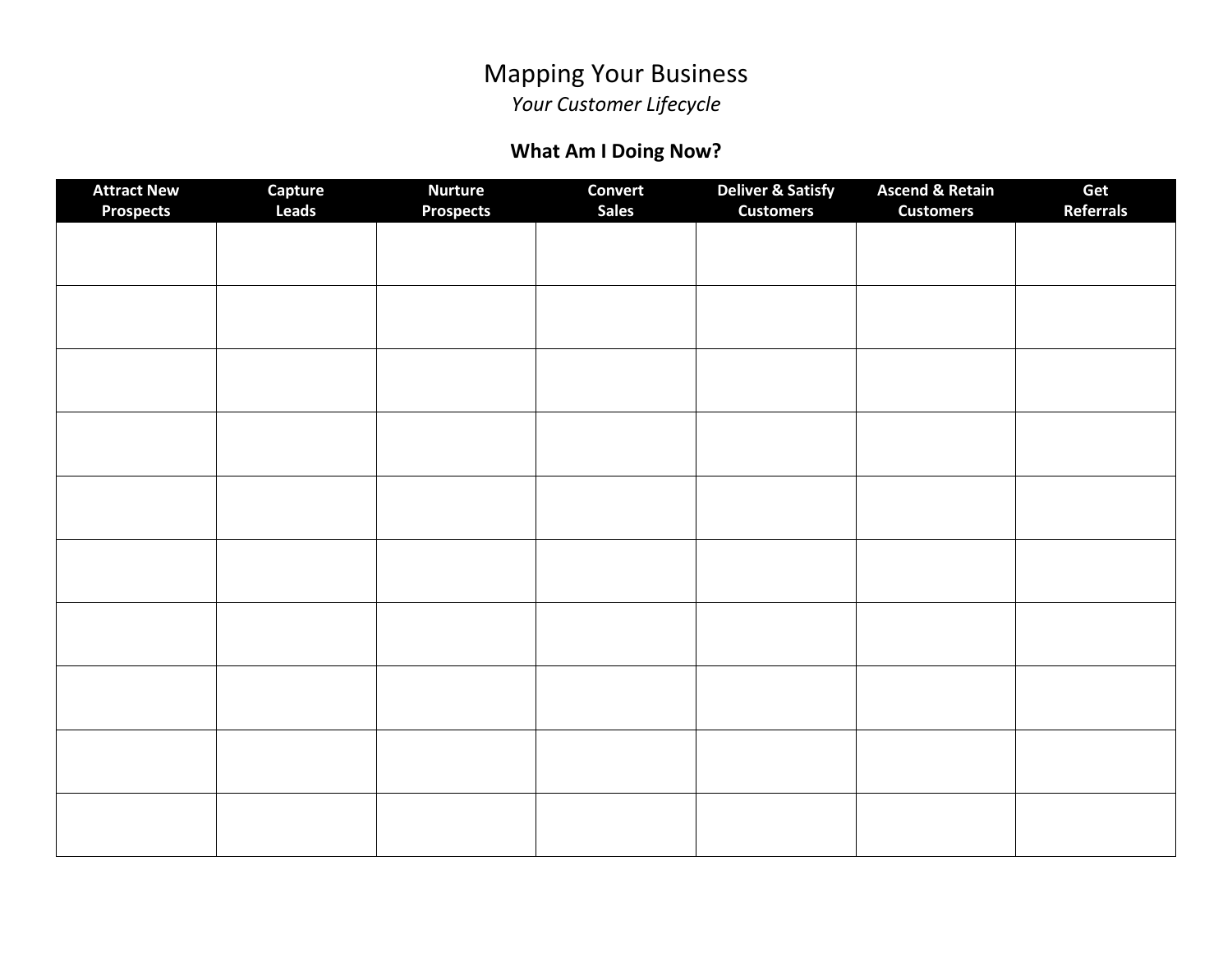## Mapping Your Business

*Your Customer Lifecycle*

### **What Do I Need to Start Doing?**

| <b>Attract New</b><br><b>Prospects</b> | Capture<br>Leads | <b>Nurture</b><br><b>Prospects</b> | <b>Convert</b><br><b>Sales</b> | <b>Deliver &amp; Satisfy</b><br><b>Customers</b> | <b>Ascend &amp; Retain</b><br><b>Customers</b> | Get<br><b>Referrals</b> |
|----------------------------------------|------------------|------------------------------------|--------------------------------|--------------------------------------------------|------------------------------------------------|-------------------------|
|                                        |                  |                                    |                                |                                                  |                                                |                         |
|                                        |                  |                                    |                                |                                                  |                                                |                         |
|                                        |                  |                                    |                                |                                                  |                                                |                         |
|                                        |                  |                                    |                                |                                                  |                                                |                         |
|                                        |                  |                                    |                                |                                                  |                                                |                         |
|                                        |                  |                                    |                                |                                                  |                                                |                         |
|                                        |                  |                                    |                                |                                                  |                                                |                         |
|                                        |                  |                                    |                                |                                                  |                                                |                         |
|                                        |                  |                                    |                                |                                                  |                                                |                         |
|                                        |                  |                                    |                                |                                                  |                                                |                         |
|                                        |                  |                                    |                                |                                                  |                                                |                         |
|                                        |                  |                                    |                                |                                                  |                                                |                         |
|                                        |                  |                                    |                                |                                                  |                                                |                         |
|                                        |                  |                                    |                                |                                                  |                                                |                         |
|                                        |                  |                                    |                                |                                                  |                                                |                         |
|                                        |                  |                                    |                                |                                                  |                                                |                         |
|                                        |                  |                                    |                                |                                                  |                                                |                         |
|                                        |                  |                                    |                                |                                                  |                                                |                         |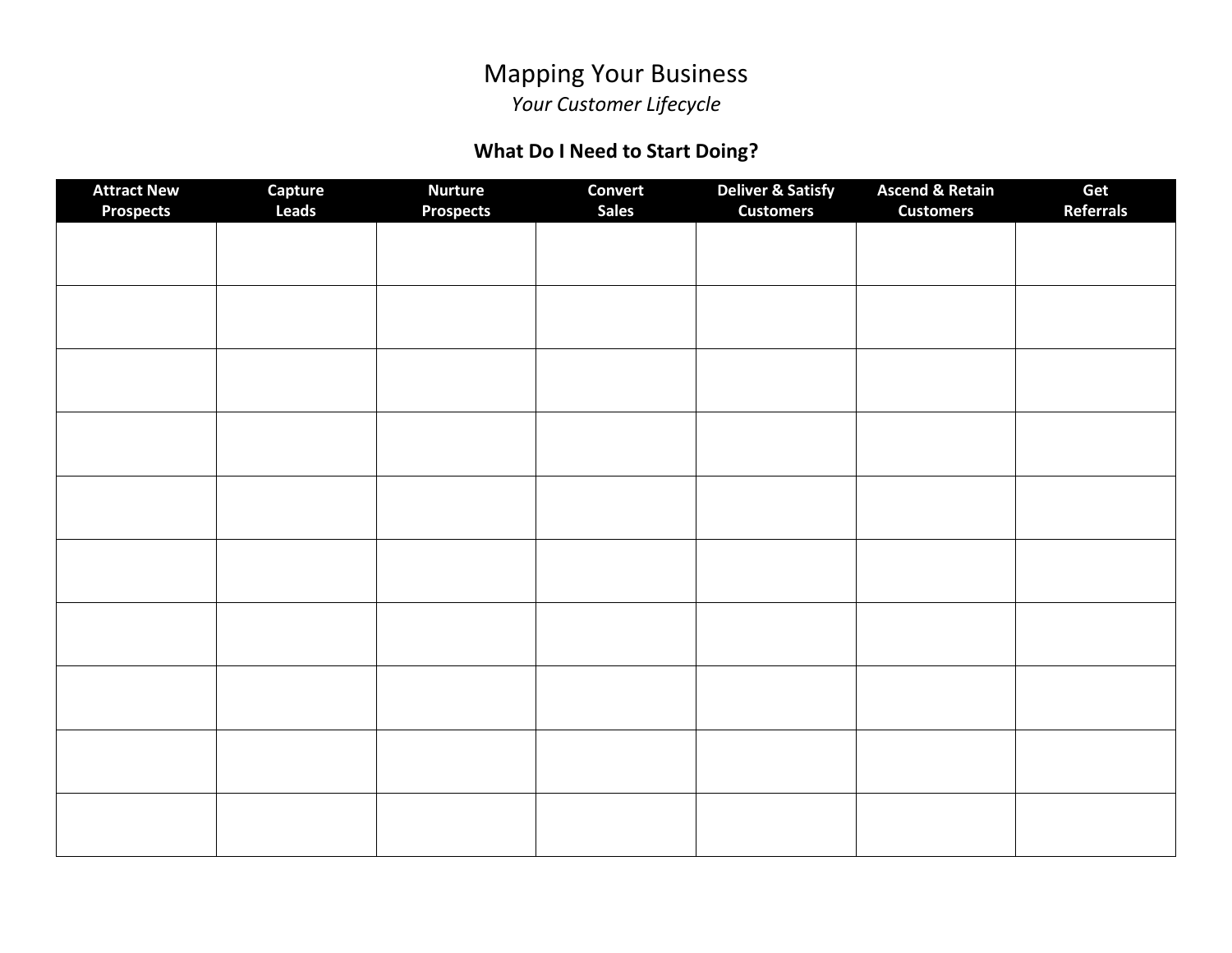

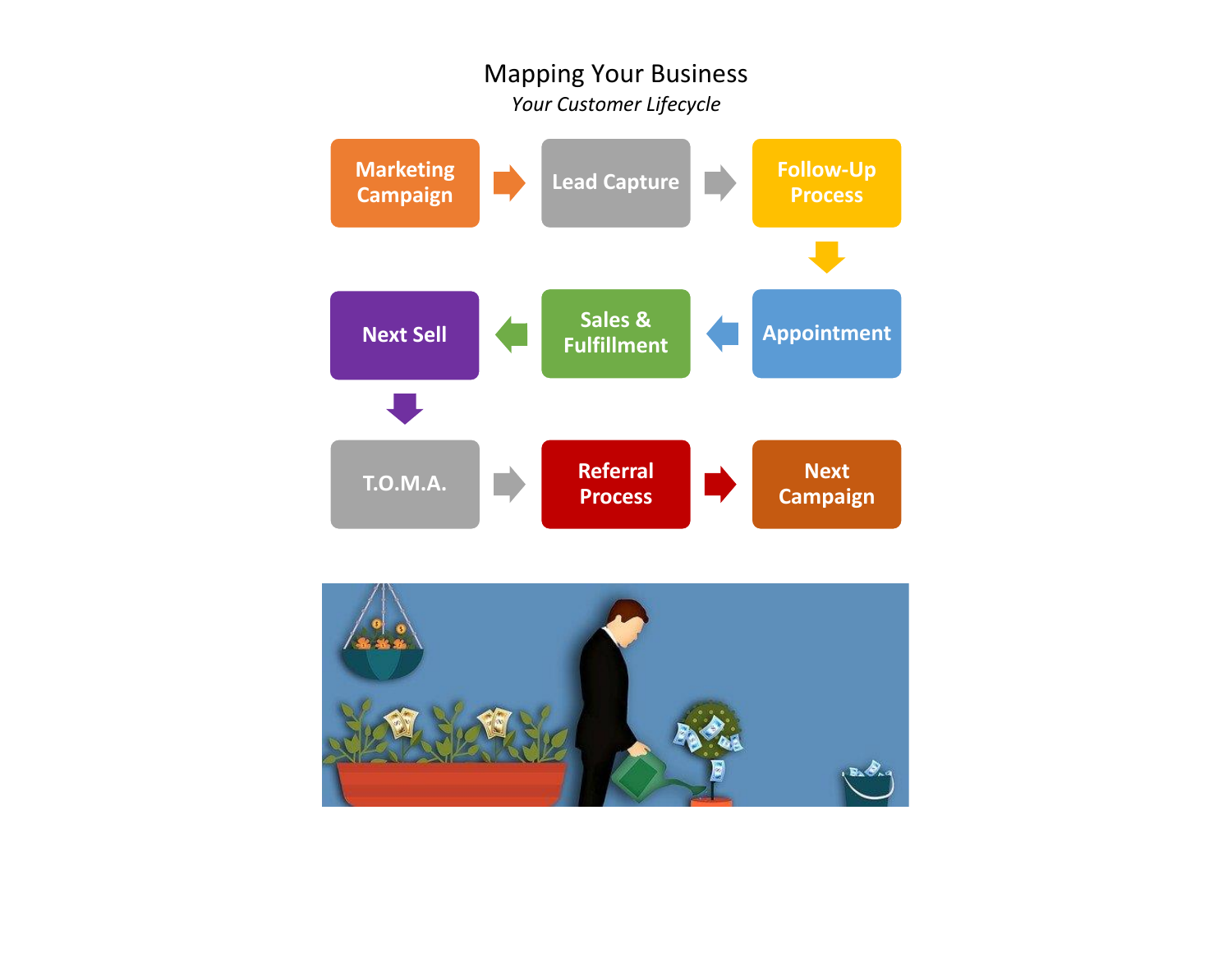

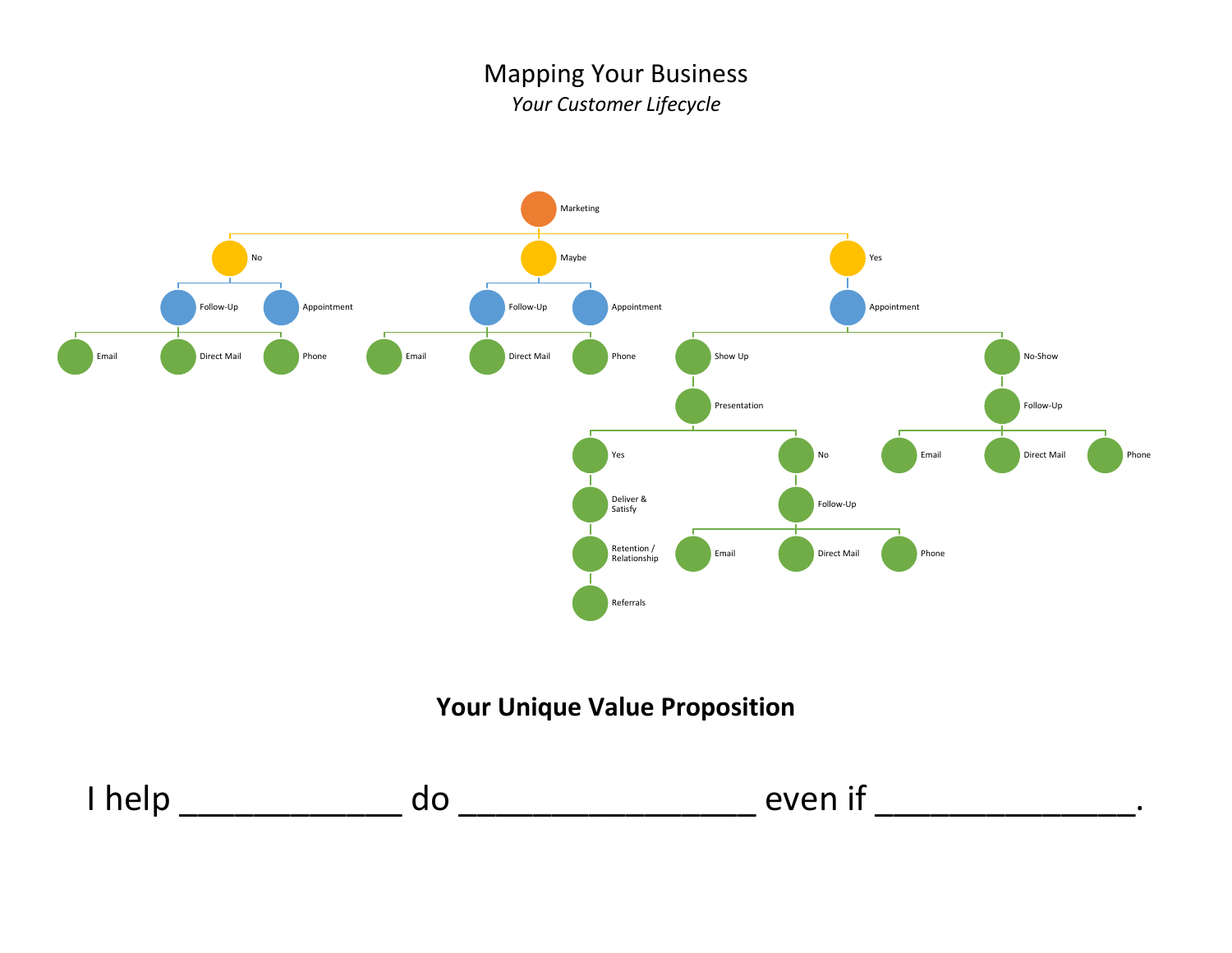# Mapping Your Business

*Your Customer Lifecycle*

**Customer Lifecycle**